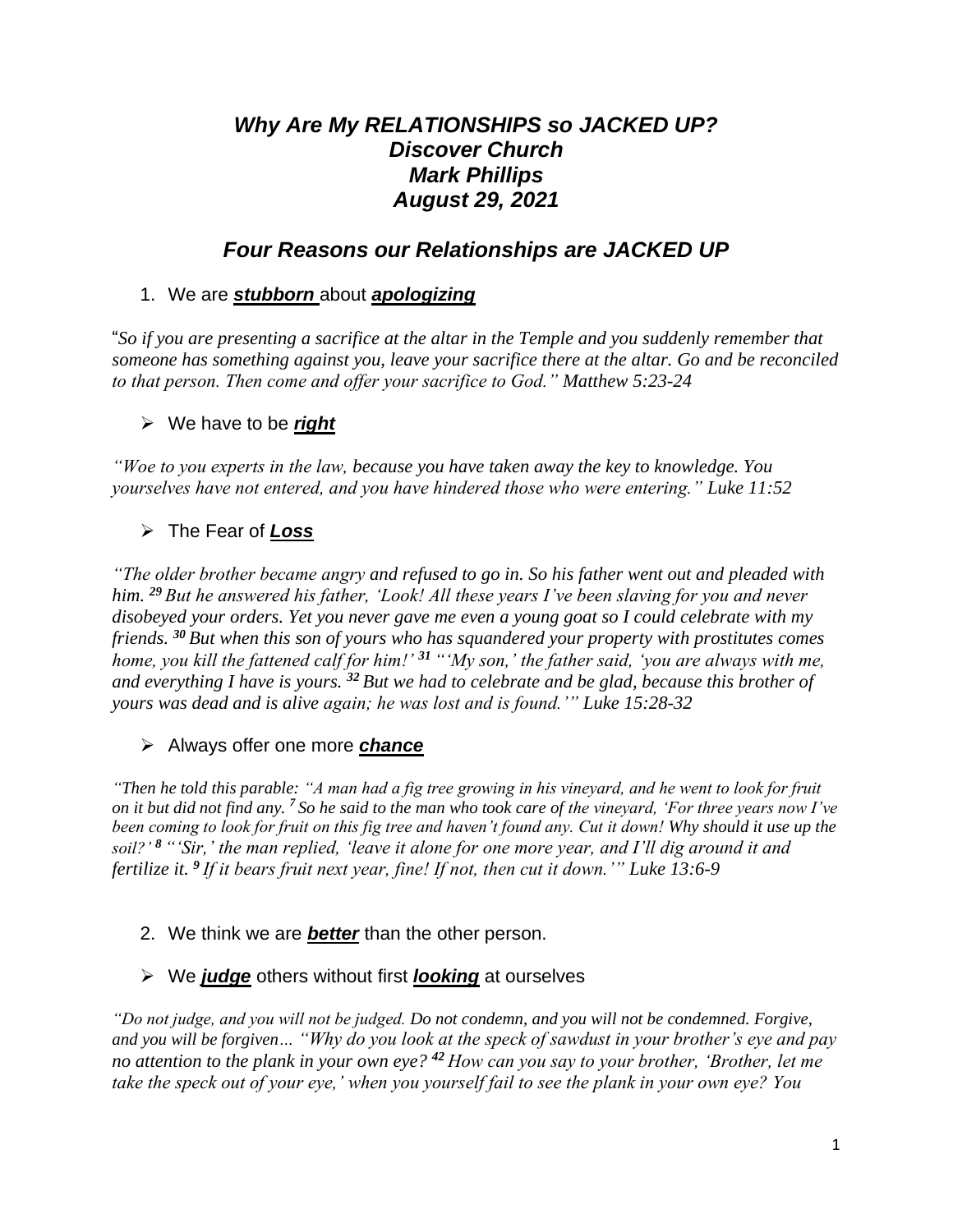*hypocrite, first take the plank out of your eye, and then you will see clearly to remove the speck from your brother's eye." Luke 6:37-38, 41-42*

### ➢ We don't see people's *real needs*

"*But the Pharisees and the teachers of the law who belonged to their sect complained to his disciples, "Why do you eat and drink with tax collectors and sinners?" Jesus answered them, "It is not the healthy who need a doctor, but the sick. <sup>32</sup> I have not come to call the righteous, but sinners to repentance." Luke 5:30-32*

## ➢ We all want to be the *greatest*

*"An argument started among the disciples as to which of them would be the greatest. <sup>47</sup> Jesus, knowing their thoughts, took a little child and had him stand beside him. <sup>48</sup> Then he said to them, "Whoever welcomes this little child in my name welcomes me; and whoever welcomes me welcomes the one who sent me. For it is the one who is least among you all who is the greatest." Luke 9:46-48*

*"To some who were confident of their own righteousness and looked down on everyone else, Jesus told this parable: <sup>10</sup> "Two men went up to the temple to pray, one a Pharisee and the other a tax collector. <sup>11</sup> The Pharisee stood by himself and prayed: 'God, I thank you that I am not like other people—robbers, evildoers, adulterers—or even like this tax collector. <sup>12</sup> I fast twice a week and give a tenth of all I get.' <sup>13</sup> "But the tax collector stood at a distance. He would not even look up to heaven, but beat his breast and said, 'God, have mercy on me, a sinner.' <sup>14</sup> "I tell you that this man, rather than the other, went home justified before God. For all those who exalt themselves will be humbled, and those who humble themselves will be exalted." Luke 18:9-14*

#### 3. We don't *treat* people the way we want to be *treated*

*"Do to others whatever you would like them to do to you. This is the essence of all that is taught in the law and the prophets." Matthew 7:12*

#### ➢ We hinder others from *growing*

*"Woe to you experts in the law, because you have taken away the key to knowledge. You yourselves have not entered, and you have hindered those who were entering." Luke 11:52*

## ➢ Become *generous* with your life

*"But to you who are listening I say: Love your enemies, do good to those who hate you, <sup>28</sup> bless those who curse you, pray for those who mistreat you. <sup>29</sup> If someone slaps you on one cheek, turn to them the other also. If someone takes your coat, do not withhold your shirt from them. <sup>30</sup> Give to everyone who asks you, and if anyone takes what belongs to you, do not demand it back. <sup>31</sup> Do to others as you would have them do to you. <sup>32</sup> "If you love those who love you, what credit is that to you? Even sinners love those who love them." Luke 6:27-32*